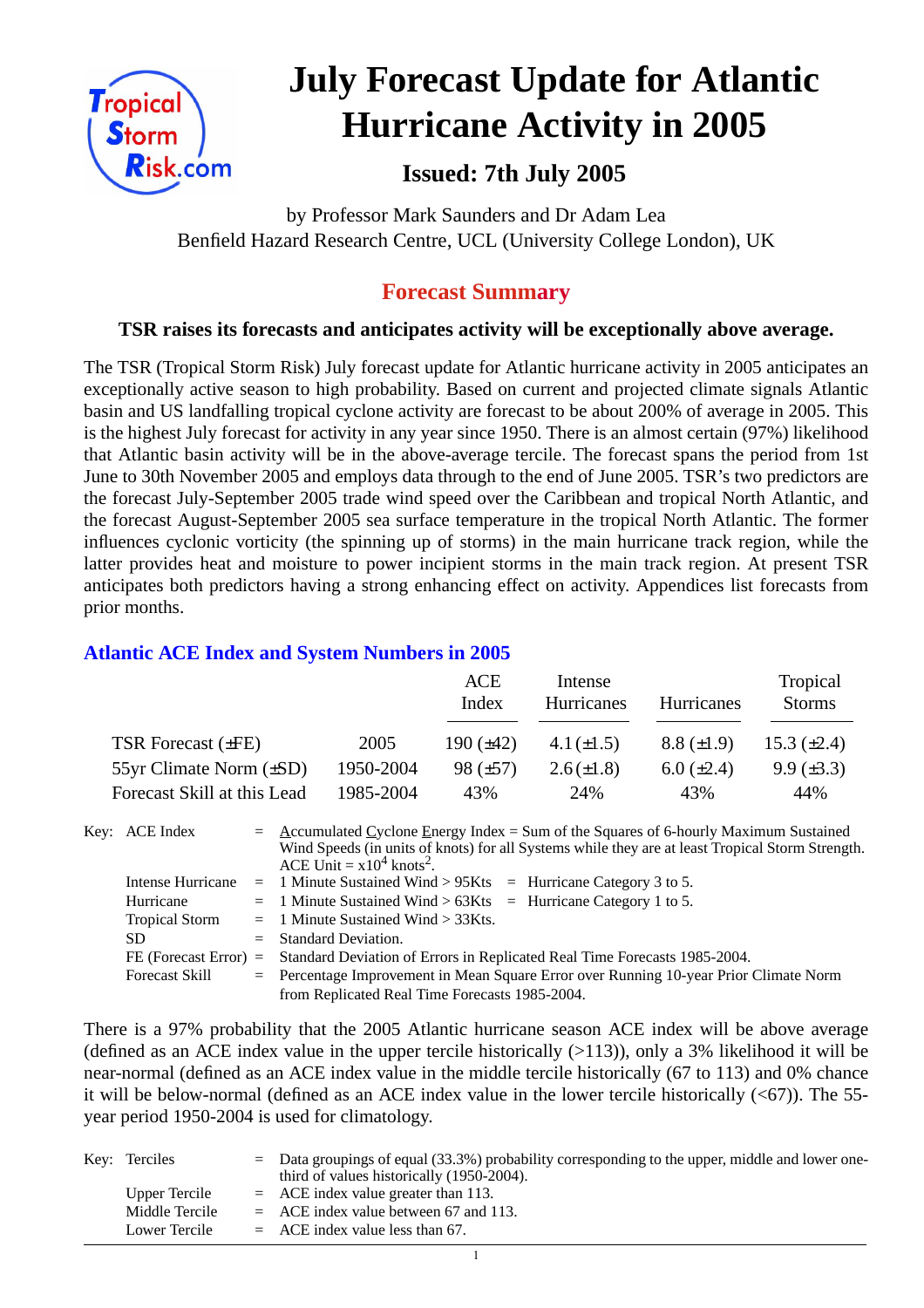#### **ACE Index & Numbers Forming in the MDR, Caribbean Sea and Gulf of Mexico in 2005**

|                              |           | ACE<br>Index    | Intense<br>Hurricanes | Hurricanes      | Tropical<br><b>Storms</b> |
|------------------------------|-----------|-----------------|-----------------------|-----------------|---------------------------|
| TSR Forecast $(\pm FE)$      | 2005      | 172 $(\pm 44)$  | $4.0(\pm 1.4)$        | 7.0 $(\pm 1.8)$ | 11.5 $(\pm 2.2)$          |
| 55yr Climate Norm $(\pm SD)$ | 1950-2004 | $76 \ (\pm 58)$ | $2.3(\pm 1.8)$        | 4.2 $(\pm 2.4)$ | $6.9 \ (\pm 3.2)$         |
| Forecast Skill at this Lead  | 1985-2004 | 45%             | 36%                   | 55%             | 60%                       |

The Atlantic hurricane Main Development Region (MDR) is the region  $10^{\circ}N - 20^{\circ}N$ ,  $20^{\circ}W - 60^{\circ}W$ between the Cape Verde Islands and the Caribbean Lesser Antilles. A storm is defined as having formed within this region if it reached at least tropical depression status while in the area.

There is a 97% probability that in 2005 the MDR, Caribbean Sea and Gulf of Mexico ACE index will be above average (defined as an ACE index value in the upper tercile historically (>91)), only a 3% likelihood it will be near-normal (defined as an ACE index value in the middle tercile historically (35 to 91) and 0% chance it will be below-normal (defined as an ACE index value in the lower tercile historically (<35)). The 55-year period 1950-2004 is used for climatology.

#### **USA Landfalling ACE Index and Numbers in 2005**

|                             |           | <b>ACE</b><br>Index | Hurricanes        | Tropical<br><b>Storms</b> |
|-----------------------------|-----------|---------------------|-------------------|---------------------------|
| TSR Forecast $(\pm FE)$     | 2005      | 4.3 $(\pm 1.9)$     | 2.2 $(\pm 1.5)$   | 5.7 $(\pm 2.1)$           |
| Average $(\pm SD)$          | 1950-2004 | $2.3 \ (\pm 2.1)$   | $1.5 \ (\pm 1.3)$ | 3.1 $(\pm 2.0)$           |
| Forecast Skill at this Lead | 1985-2004 | 23%                 | 22%               | 14%                       |

| Key: ACE Index           | $=$ Accumulated Cyclone Energy Index $=$ Sum of the Squares of hourly Maximum     |
|--------------------------|-----------------------------------------------------------------------------------|
|                          | Sustained Wind Speeds (in units of knots) for all Systems while they are at least |
|                          | Tropical Storm Strength and over the USA Mainland (reduced by a factor of 6).     |
|                          | ACE Unit $= x104$ knots <sup>2</sup> .                                            |
| Landfall Strike Category | $=$ Maximum 1 Minute Sustained Wind of Storm Directly Striking Land.              |
| <b>USA Mainland</b>      | $=$ Brownsville (Texas) to Maine.                                                 |

USA landfalling intense hurricanes are not forecast since we have no skill at any lead.

There is an 82% probability that in 2005 the USA landfalling ACE index will be above average (defined as a USA ACE index value in the upper tercile historically  $(>2.63)$ ), a 14% likelihood it will be nearnormal (defined as a USA ACE index value in the middle tercile historically (1.14 to 2.63) and only a 4% chance it will be below-normal (defined as a USA ACE index value in the lower tercile historically  $(\leq 1.14)$ ). The 55-year period 1950-2004 is used for climatology.

#### **Caribbean Lesser Antilles Landfalling Numbers in 2005**

|                              |                                                                                                                                                                  | <b>ACE</b><br>Index | Intense<br>Hurricanes | Hurricanes        | Tropical<br><b>Storms</b> |
|------------------------------|------------------------------------------------------------------------------------------------------------------------------------------------------------------|---------------------|-----------------------|-------------------|---------------------------|
| <b>TSR Forecast (±FE)</b>    | 2005                                                                                                                                                             | $3.5 (\pm 2.1)$     | $0.5 \ (\pm 0.4)$     | $0.9 \ (\pm 0.6)$ | $2.1(\pm 0.9)$            |
| 55yr Climate Norm $(\pm SD)$ | 1950-2004                                                                                                                                                        | $1.4 \ (\pm 2.1)$   | $0.3 \ (\pm 0.5)$     | $0.5 \ (\pm 0.7)$ | $1.1 (\pm 1.1)$           |
| Forecast Skill at this Lead  | 1985-2004                                                                                                                                                        | 24%                 | 25%                   | 30%               | 22%                       |
| Key: ACE Index               | $=$ Accumulated Cyclone Energy Index = Sum of the Squares of hourly Maximum<br>Sustained Wind Speeds (in units of knots) for all Systems while they are at least |                     |                       |                   |                           |

| $D$ abiamed $\alpha$ into $D$ peeds (in annis of Know) for an $D$ ybiems while they are at feast        |  |
|---------------------------------------------------------------------------------------------------------|--|
| Tropical Storm Strength and within the boxed region $(10^{\circ}N-18^{\circ}N,60^{\circ}W-63^{\circ}W)$ |  |
| (reduced by a factor of 6). ACE Unit = $x10^4$ knots <sup>2</sup> .                                     |  |

|                 | Landfall Strike Category = Maximum 1 Minute Sustained Wind of Storm Directly Striking Land. |
|-----------------|---------------------------------------------------------------------------------------------|
| Lesser Antilles | $=$ Island Arc from Anguilla to Trinidad Inclusive.                                         |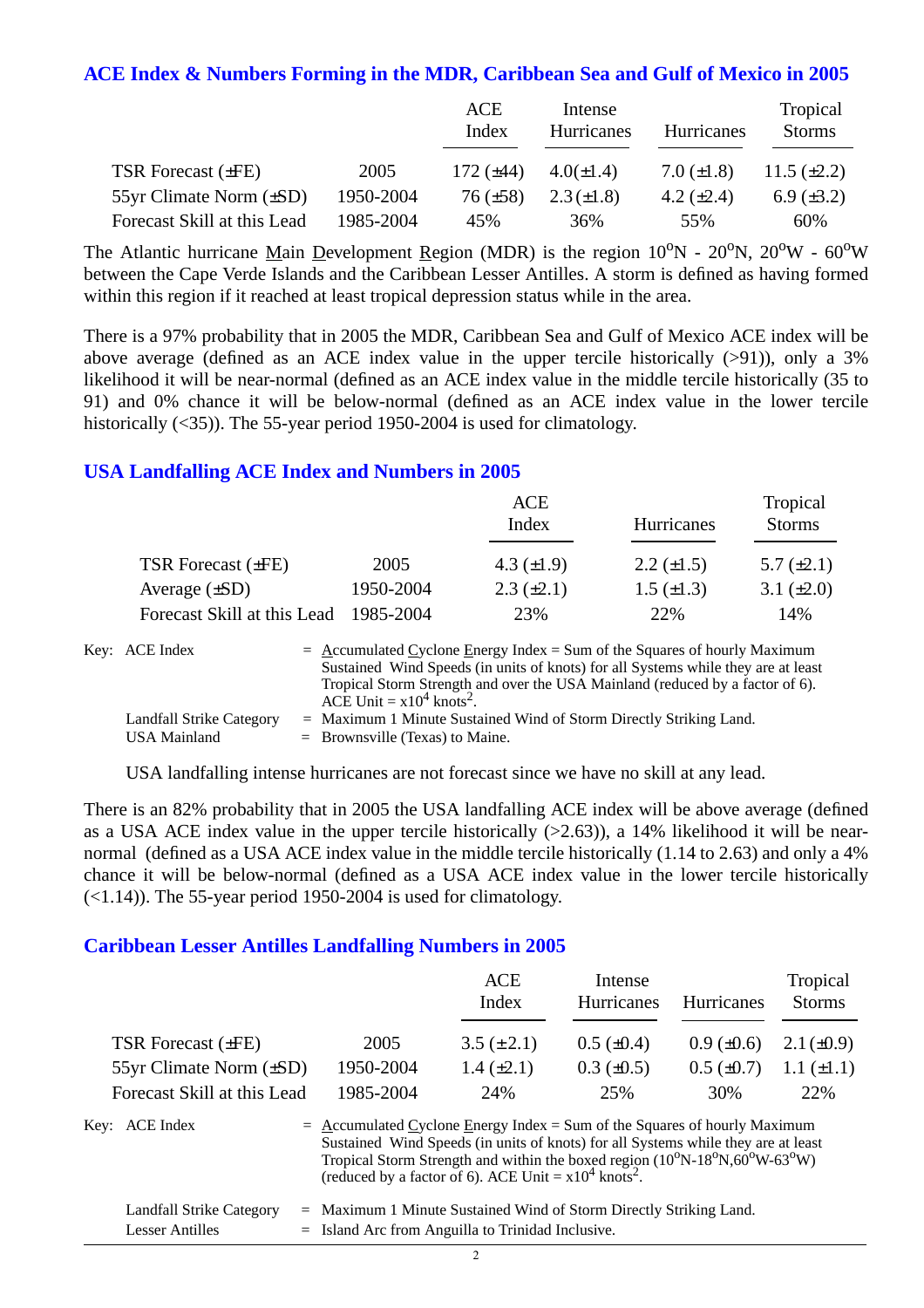## **Key Predictors for 2005**

The key factors behind the TSR forecast for an exceptionally above-average hurricane season in 2005 are the anticipated strong enhancing effect of July-September forecast trade winds at 925mb height over the Caribbean Sea and tropical North Atlantic region  $(7.5^{\circ}N - 17.5^{\circ}N, 30^{\circ}W - 100^{\circ}W)$ , and of August-September forecast sea surface temperature for the Atlantic MDR  $(10^{\circ}N - 20^{\circ}N, 20^{\circ}W - 60^{\circ}W)$ . The current forecast anomalies (1975-2004 climatology) for these predictors are  $0.83\pm0.54$  ms<sup>-1</sup> (up from last month's value of  $0.52\pm0.53 \text{ ms}^{-1}$ ) and  $0.60\pm0.17\text{°C}$  (up from last month's value of  $0.43\pm0.22\text{°C}$ ). The forecast skills (1985-2004) for these predictors at this lead are 63% and 72% respectively.

### **Further Information and Next Forecast**

Further information about TSR forecasts, verifications and hindcast skill as a function of lead time may be obtained from the TSR web site *http://tropicalstormrisk.com*. The next TSR monthly forecast update for the 2005 Atlantic hurricane season will be issued on the 5th August 2005.

#### **Appendix - Predictions from Previous Months**

| <b>Atlantic ACE Index and System Numbers 2005</b> |             |                     |                                    |                 |                       |  |
|---------------------------------------------------|-------------|---------------------|------------------------------------|-----------------|-----------------------|--|
|                                                   |             | <b>ACE</b><br>Index | Named<br>Tropical<br><b>Storms</b> | Hurricanes      | Intense<br>Hurricanes |  |
| Average Number (±SD) (1950-2004)                  |             | $95 (\pm 54)$       | $9.9 \ (\pm 3.3)$                  | 6.0 $(\pm 2.3)$ | $2.5 \ (\pm 1.9)$     |  |
|                                                   | 7 Jul 2005  | 190 $(\pm 42)$      | 15.3 $(\pm 2.4)$                   | $8.8 (\pm 1.9)$ | 4.1 $(\pm 1.5)$       |  |
|                                                   | 7 Jun 2005  | 159 $(\pm 42)$      | 13.8 $(\pm 2.2)$                   | 7.8 $(\pm 1.9)$ | 3.5 $(\pm 1.4)$       |  |
|                                                   | 5 May 2005  | $158 (\pm 44)$      | 13.9 $(\pm 2.6)$                   | 7.8 $(\pm 2.1)$ | 3.6 $(\pm 1.4)$       |  |
| TSR Forecasts $(\pm FE)$                          | 5 Apr 2005  | 155 $(\pm 50)$      | 13.9 $(\pm 2.9)$                   | 7.8 $(\pm 2.1)$ | 3.6 $(\pm 1.5)$       |  |
|                                                   | 7 Mar 2005  | $156 (\pm 52)$      | 14.0 $(\pm 3.2)$                   | 7.9 $(\pm 2.3)$ | 3.6 $(\pm 1.6)$       |  |
|                                                   | 9 Feb 2005  | 151 $(\pm 53)$      | 13.6 $(\pm 3.3)$                   | 7.7 $(\pm 2.3)$ | 3.5 $(\pm 1.6)$       |  |
|                                                   | 5 Jan 2005  | $157 (\pm 56)$      | $13.9 \ (\pm 3.5)$                 | 7.8 $(\pm 2.4)$ | $3.6 (\pm 1.6)$       |  |
|                                                   | 10 Dec 2004 | 145 $(\pm 56)$      | 13.4 $(\pm 3.6)$                   | $7.5 (\pm 2.5)$ | $3.4 (\pm 1.6)$       |  |
|                                                   | 31 May 2005 |                     | 15                                 | 8               | 4                     |  |
| <b>Gray Forecasts</b>                             | 1 Apr 2005  |                     | 13                                 | $\overline{7}$  | 3                     |  |
|                                                   | 3 Dec 2004  |                     | 11                                 | 6               | 3                     |  |
| <b>NOAA</b> Forecast                              | 16 May 2005 | 105-166             | $12 - 15$                          | $7-9$           | $3 - 5$               |  |
| Meteorological Insti-<br>tute, Cuba Forecast      | 2 May 2005  |                     | 13                                 | 7               |                       |  |

## **1. Atlantic ACE Index and System Numbers**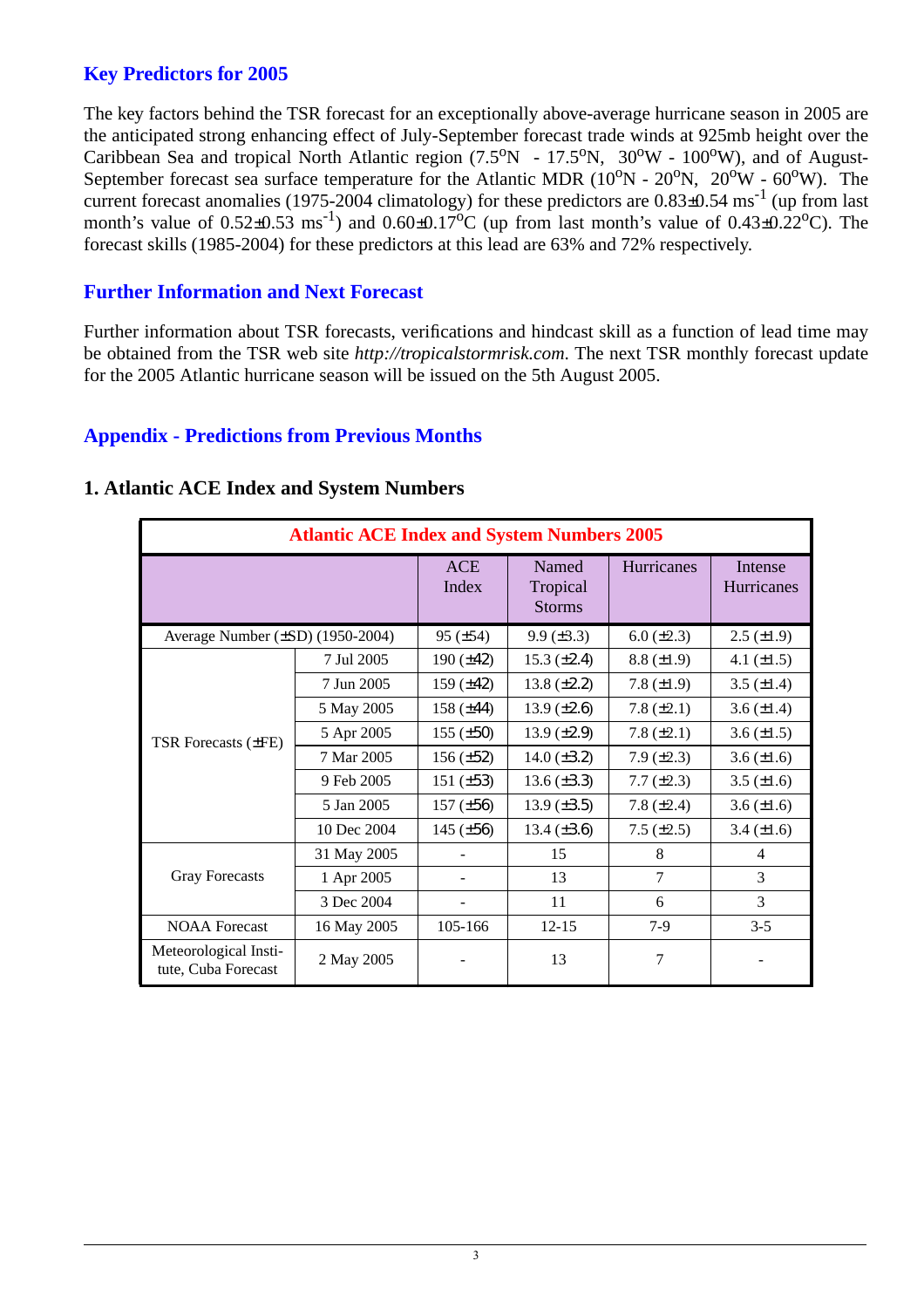# **2. MDR, Caribbean Sea and Gulf of Mexico ACE Index and Numbers**

| <b>MDR, Caribbean Sea and Gulf of Mexico ACE Index and Numbers 2005</b> |                     |                                    |                    |                              |                   |  |  |
|-------------------------------------------------------------------------|---------------------|------------------------------------|--------------------|------------------------------|-------------------|--|--|
|                                                                         | <b>ACE</b><br>Index | Named<br>Tropical<br><b>Storms</b> | <b>Hurricanes</b>  | Intense<br><b>Hurricanes</b> |                   |  |  |
| Average Number $(\pm SD)$ (1950-2004)                                   |                     | $73 (\pm 55)$                      | $6.8 \ (\pm 3.1)$  | 4.1 $(\pm 2.4)$              | $2.2 \ (\pm 1.8)$ |  |  |
|                                                                         | 7 Jul 2005          | $172 (\pm 44)$                     | $11.5 \ (\pm 2.2)$ | $7.0 (\pm 1.8)$              | 4.0 $(\pm 1.4)$   |  |  |
|                                                                         | 7 Jun 2005          | 141 $(\pm 43)$                     | $10.0 (\pm 2.3)$   | $6.0 \ (\pm 1.9)$            | $3.4 (\pm 1.3)$   |  |  |
|                                                                         | 5 May 2005          | 140 $(\pm 45)$                     | 10.1 $(\pm 2.7)$   | $6.0 \ (\pm 2.0)$            | $3.5 (\pm 1.3)$   |  |  |
| TSR Forecasts $(\pm FE)$                                                | 5 Apr 2005          | 138 $(\pm 51)$                     | $10.1 (\pm 3.1)$   | $6.0 (\pm 2.2)$              | $3.5 (\pm 1.5)$   |  |  |
|                                                                         | 7 Mar 2005          | 138 $(\pm 55)$                     | $10.2 (\pm 3.5)$   | 6.1 $(\pm 2.4)$              | $3.5 (\pm 1.5)$   |  |  |
|                                                                         | 9 Feb 2005          | 133 $(\pm 56)$                     | $9.8 (\pm 3.6)$    | 5.9 $(\pm 2.4)$              | $3.4 (\pm 1.5)$   |  |  |
|                                                                         | 5 Jan 2005          | 139 $(\pm 59)$                     | 10.1 $(\pm 3.7)$   | $6.0 \ (\pm 2.5)$            | $3.5 \ (\pm 1.6)$ |  |  |
|                                                                         | 10 Dec 2004         | $128 (\pm 59)$                     | $9.6 \, (\pm 3.8)$ | 5.7 $(\pm 2.6)$              | 3.3 $(\pm 1.6)$   |  |  |

# **3. US ACE Index and Landfalling Numbers**

| <b>US Landfalling Numbers 2005</b> |             |                     |                                    |                   |  |  |
|------------------------------------|-------------|---------------------|------------------------------------|-------------------|--|--|
|                                    |             | <b>ACE</b><br>Index | Named<br>Tropical<br><b>Storms</b> | Hurricanes        |  |  |
| Average Number (±SD) (1950-2004)   |             | $2.2 (\pm 2.0)$     | $3.0 (\pm 1.9)$                    | $1.4 (\pm 1.2)$   |  |  |
|                                    | 7 Jul 2005  | 4.3 $(\pm 1.9)$     | $5.7 (\pm 2.1)$                    | $2.2 \ (\pm 1.5)$ |  |  |
|                                    | 7 Jun 2005  | 3.6 $(\pm 1.9)$     | 4.2 $(\pm 2.1)$                    | $2.0 (\pm 1.6)$   |  |  |
|                                    | 5 May 2005  | $3.6 \, (\pm 1.8)$  | 4.2 $(\pm 2.0)$                    | $2.0 \ (\pm 1.5)$ |  |  |
| <b>TSR Forecasts (±FE)</b>         | 5 Apr 2005  | $3.6 \, (\pm 1.8)$  | 4.3 $(\pm 2.0)$                    | $2.0 \ (\pm 1.6)$ |  |  |
|                                    | 7 Mar 2005  | $3.6 \, (\pm 1.9)$  | 4.3 $(\pm 2.1)$                    | $2.0 \ (\pm 1.6)$ |  |  |
|                                    | 9 Feb 2005  | 3.5 $(\pm 1.9)$     | 4.2 $(\pm 2.2)$                    | $2.0 (\pm 1.6)$   |  |  |
|                                    | 5 Jan 2005  | $3.6 (\pm 2.0)$     | 4.3 $(\pm 1.9)$                    | $2.0 (\pm 1.7)$   |  |  |
|                                    | 10 Dec 2004 | $3.4 (\pm 2.0)$     | 4.1 $(\pm 2.2)$                    | $1.9 \ (\pm 1.7)$ |  |  |